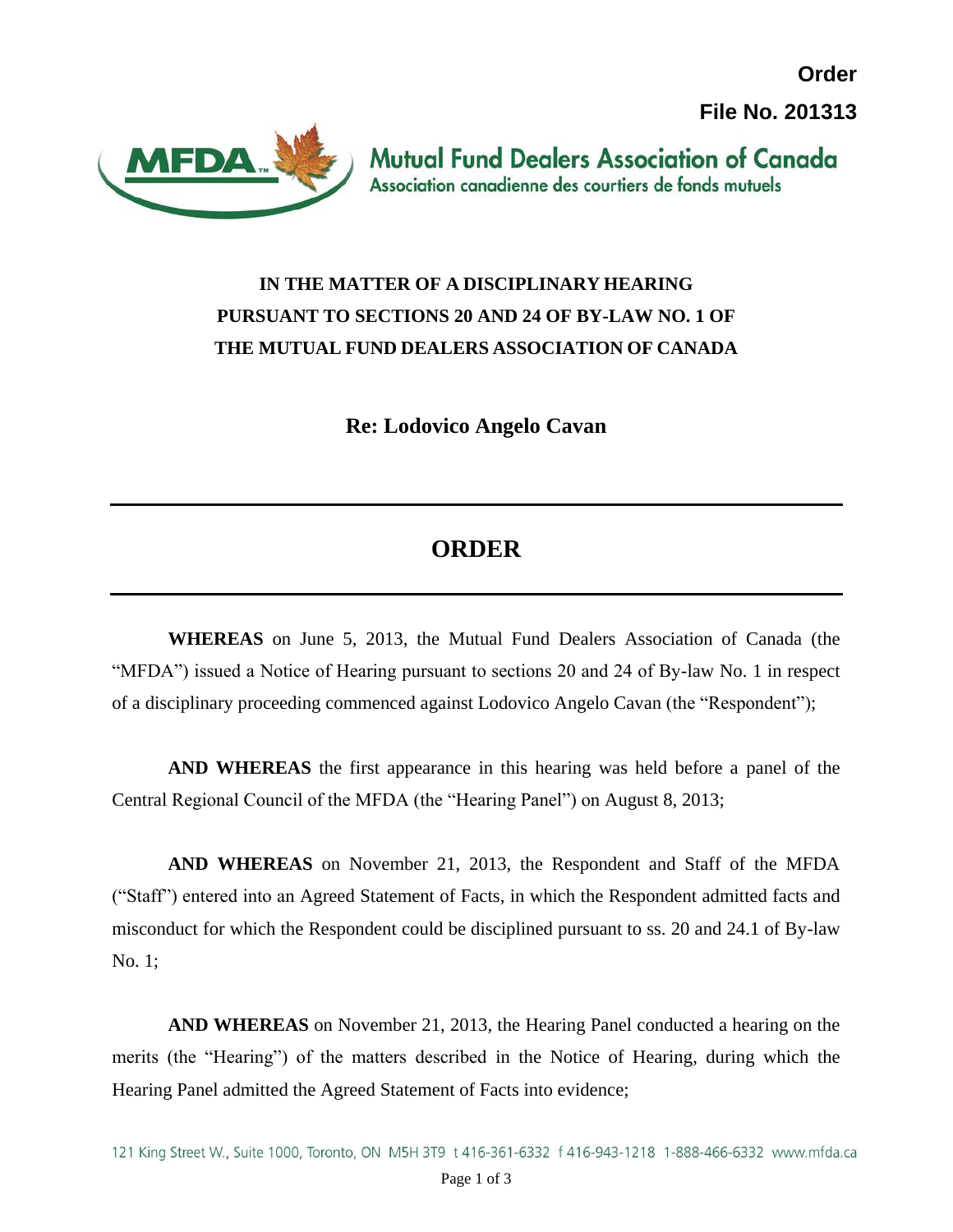**AND WHEREAS** Staff and counsel for the Respondent made submissions to the Hearing Panel at the Hearing;

**AND WHEREAS** in the opinion of the Hearing Panel, from October 25, 2001 to March 2006 and from January 2008 to May 2010, the Respondent had and continued in other gainful occupations that were not disclosed to and approved by the Member, by setting up three businesses in respect of which he subsequently received, directly or indirectly, payments and benefits totaling at least approximately \$117,973.03, contrary to MFDA Rules 1.2.1(d) and 2.1.1;

## **IT IS HEREBY ORDERED THAT**:

1. The Respondent shall pay a fine in the amount of \$5,000 by January 31, 2015, pursuant to section 24.1.1(b) of MFDA By-law No. 1;

2. Prior to becoming re-registered in the securities industry, the Respondent shall complete the Conduct and Practices Handbook course offered by the Canadian Securities Institute or another course approved by the MFDA that includes content concerning business ethics and procedure, pursuant to s. 24.1.1(f) of MFDA By-law No. 1; and

3. If at any time a non-party to this proceeding requests production of, or access to, any materials filed in, or the record of, this proceeding, including all exhibits and transcripts, then the MFDA Corporate Secretary shall not provide copies of, or access to, the requested documents to the non-party without first redacting from them any and all intimate financial or personal information, pursuant to Rules 1.8(2) and (5) of the MFDA *Rules of Procedure*.

**DATED** this 24<sup>th</sup> day of February, 2014.

"Stanley Kurisko"

The Hon. Stanley Kurisko, Q.C. Chair